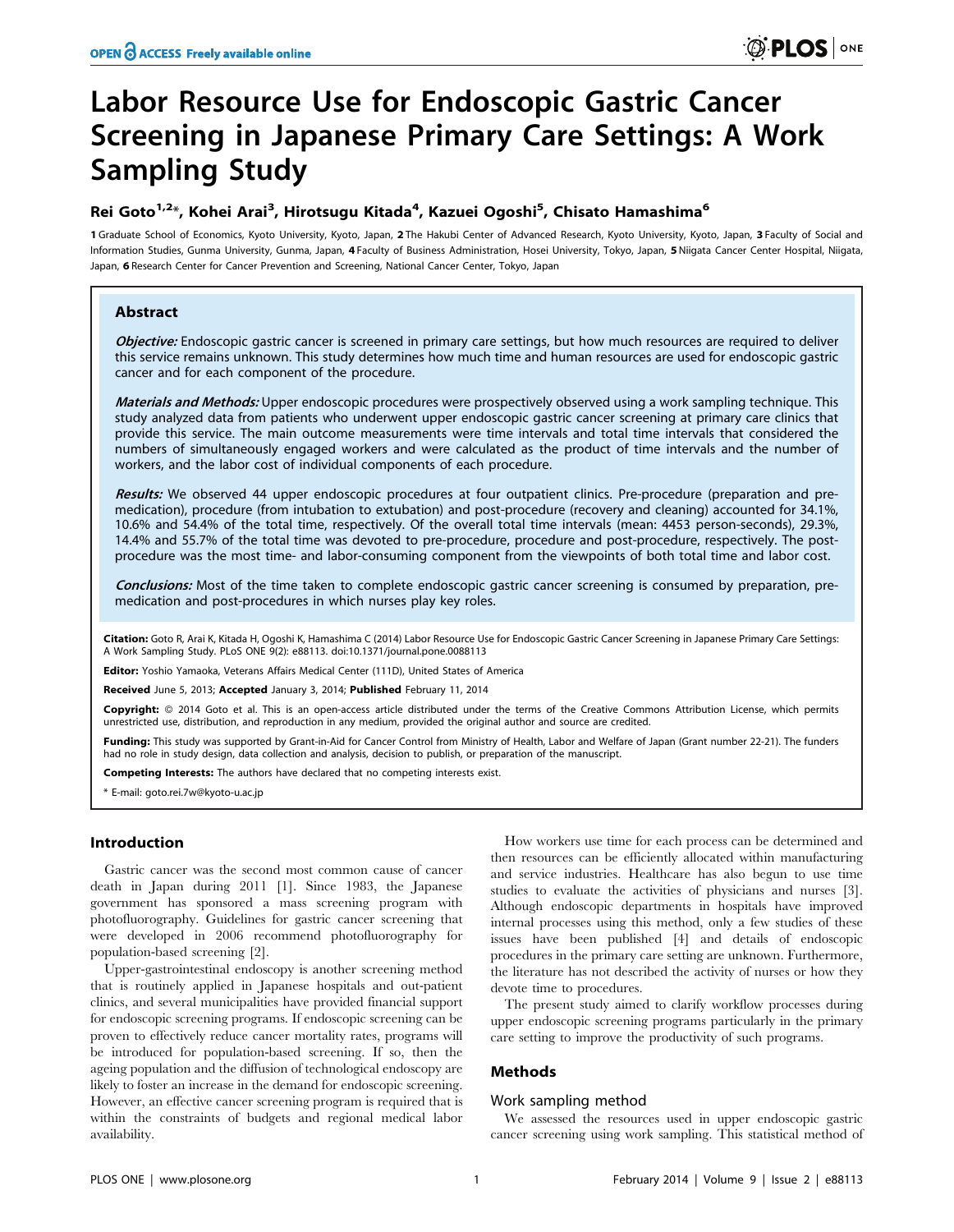analyzing work activities allows estimates of the proportions of time dedicated to various elements of work [5]. Since work sampling as a method for measuring work efficiency can evaluate the activities of multiple participants, non-repetitive work cycles and long cycle times, not only manufacturing processes with conveyer lines but more complex activities such as banking operations, research and development management, and healthcare services have been assessed using this method [6]. Endoscopic assessments proceed concurrently with other clinical practices in most Japanese primary care settings. The work cycle of endoscopic procedures is not repetitive and continuous because it is influenced by other activities. In this situation a sampling method is less tiresome and tedious for observers than direct and continuous time-motion studies, although accuracy might be limited within a given degree of statistical validity. We selected the sampled clinics theoretically rather than randomly to understand the structure and efficiency of endoscopic practice.

#### Study locations

This study proceeded at four primary care clinics in Niigata City, which is the prefectural Capital of Niigata Prefecture with a population of 811,000. The age-adjusted mortality rate of gastric cancer in Niigata Prefecture is 12.9 per 100,000 persons, which is slightly higher than the national rate of 11.0 per 100,000. Patients in Japan can freely choose between attending a physician's clinic or a hospital. All such clinics profess a specialty and also provide primary care [7]. A clinic offering a gastroenterology specialty is usually equipped with a system for upper endoscopy. Thus, this procedure is routinely applied in primary care settings.

Some municipalities including Niigata city provide financial support for endoscopic cancer screening. Residents of Niigata city who are aged 40,  $\geq$ 45 or  $\geq$ 50 years can access endoscopic gastric cancer screening with some out-of-pocket expense according to age and insurance status. Those who are not the targets of this program can also access endoscopic procedures under the social health insurance system, irrespective of symptoms [8].

## Work sampling tools

Activities in a work sampling analysis are recorded in a tabular or matrix form in which each activity falls under several categories. To formulate the work sampling tool, we (RG and KA) preliminarily observed and classified the workflow of two gastrointestinal endoscopic procedures into several components as follows.

- N Preparation: Before the first procedure of the day, nurses prepare the endoscope and other needed materials, and conduct operation checks in endoscopy suites and recovery rooms (usually adjoining the suite). Between procedures during the day, nurses change the scope and prepare consumable supplies such as flat sheets, cups and pre-medications.
- Pre-medication: Nurses accompany patients to pre-procedure rooms. Written, informed consent is generally obtained in advance because the patients are usually regular. A nurse explains the procedure and then oral local anesthetic drugs are provided along with other pre-medications such as anticholinergic drugs and deforming agents when deemed necessary. Intravenous (IV) sedation is not used in publicly-supported screening programs. The patients are then transported to the endoscopic suite after a few minutes when the pre-medications have taken effect.
- N Procedure: A nurse calls the physician to the room to start the procedure. Biopsies are sometimes performed if pathological findings are suspected.

N Post-procedure: The patients are taken either to a recovery room or to a waiting room, while nurses clean the suite and wash the scope using an automatic washing machine if available. After the last procedure of the day, the endoscope is washed and sterilized with methanol, which takes longer than washing between procedures.

Preparation and pre-medication usually overlap or concurrently proceed in separate rooms. We sub-categorized the procedural elements into pre-procedure (preparation+premedication), procedure and post-procedure. Figure 1 shows the time sequence of these categories. The physician participates only in the procedure. Physicians complete a short standardized diagnostic report outside the endoscopy room immediately after the procedure. The results are explained during regular consultations. The time spent by physicians outside the endoscopy room was not included in this analysis.

#### Data collection

Data were collected by AK who has a postgraduate degree and HK who is a doctoral candidate specializing in management and work sampling methods. We selected four of the primary care clinics that participated in screening programs supported by the local government. All are solitary practices, which comprise the most popular type of practice in Japan. All procedures were directly observed by a single person who completed a work sampling sheet created based on the procedural components described above. The time when each component started and ended and those who conducted it were recorded. The number and duration of waiting times and discontinuities were also recorded.

The total procedural duration was classified as follows. Processing time constitutes the bulk of the activities of doctors and nurses including setup time and run time. Wait time is defined as the amount of time spent by doctors and/or nurses waiting for others to complete their activities, for example, the time frame necessary for the onset of action and/or running an automatic washer. Idle time refers to activities during this interval other than endoscope-related procedures such as the time taken to examine other patients or the amount of time spent waiting for the patients' bathroom to become vacant. Because endoscopic inspections proceeded in parallel with regular consultations at clinics, we excluded idle time from the analysis and defined total duration as the sum of processing and wait times.

We also recorded the number of staff involved in each procedure. The unit labor cost of physicians and nurses can be calculated using the salaries and working hours reported by the Basic Survey of Wage Structure [9]. The hourly wage of physicians and of nurses is 5,474 JPY (60.8 USD) and 2,340 JPY (26.0 USD), respectively. Total labor time and cost incurred for each component of endoscopic procedures are also reported.

#### Data analysis

Differences in time intervals were analyzed using ordinal least squared regression. Age, the use of transnasal endoscopy, simultaneous biopsies and the first and last procedures of the day were assumed to impact time intervals according to the observations. Moreover, random coefficient regression was estimated to allow clinic heterogeneity to affect parameters. We considered a  $\beta$  value of <0.05 to be statistically significant.

## Ethics statement

An endoscopist explained the procedure to patients, and then written, informed consent was obtained from all patients. All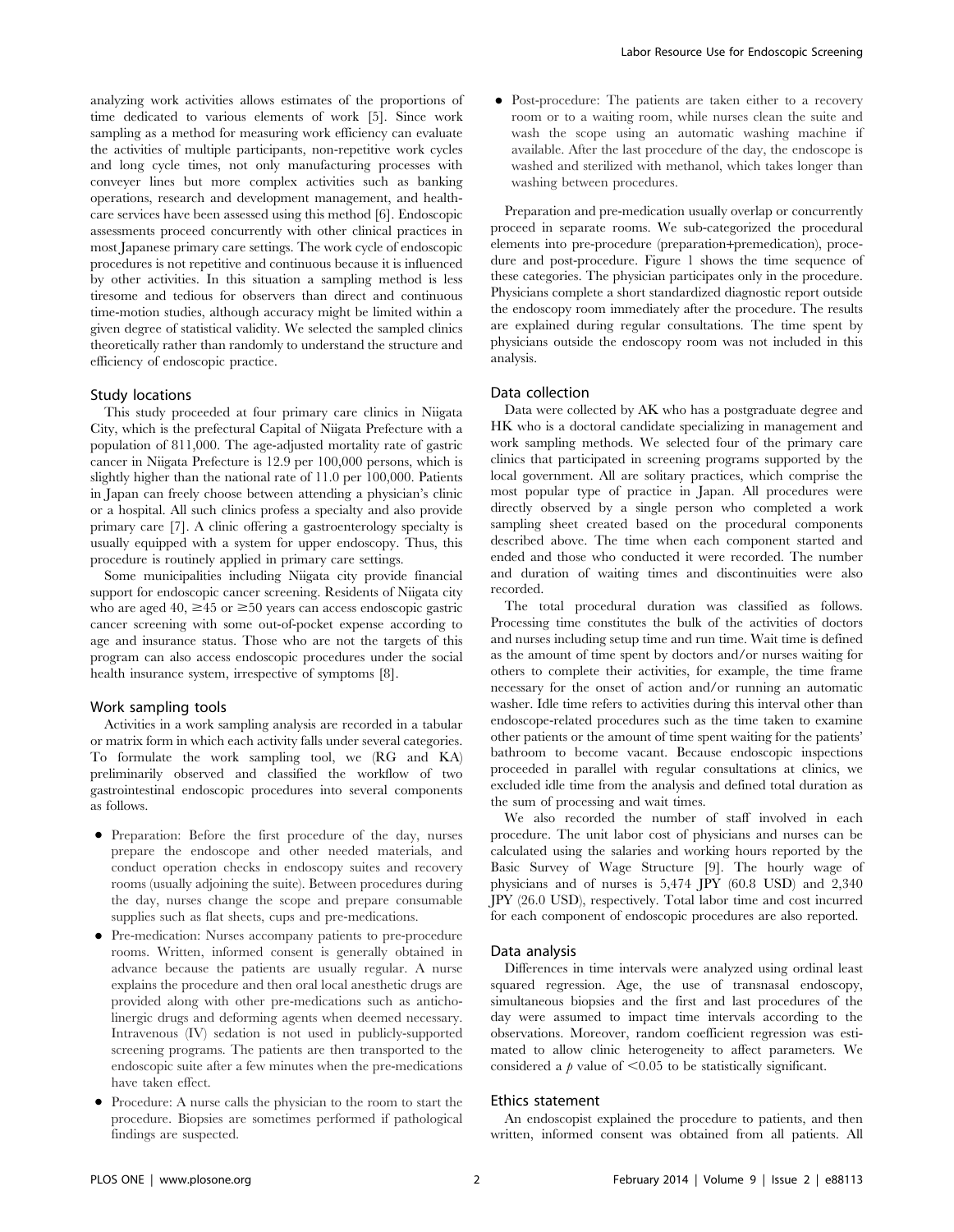

Figure 1. Sequence of endoscopic procedure. Preparation includes setting up endoscope and other materials. During pre-medication, a nurse explains the procedure and local anesthesia, anticholinergic drug and deforming agent are administered. During post-procedure, nurses clean the suite and wash the scope. Physicians participate only in procedure. doi:10.1371/journal.pone.0088113.g001

clinics that participated in this study used the same consent form. The institutional review board at the National Cancer Center approved the present study on October 1, 2010.

## Results

We observed 44 upper endoscopic procedures at four outpatient clinics between August 30 and September 9, 2011. A physician ran the practice and two to four nurses worked at each clinic. The median weekly numbers of outpatient consultations and upper endoscopies were 676 and 19.7, respectively. Table 1 provides descriptive data about of the patients. The mean (SD) age was  $63.9\pm9.2$  years, and 16 (36.4%) were male. Our samples included younger and more male patients to be comparable with the age and sex distribution of the entire screened population [10].

Among the four physicians in the present study who performed endoscopic procedures, three were certified as endoscopic specialists by the Japan Gastroenterological Endoscopy Society. Transnasal endoscopy was applied in 9 (20.5%) procedures. At least two nurses usually participated in pre- and post-procedures and one assisted the physician during procedures. Thus, the actual number of involved nurses must be included in estimates of total labor cost, particularly the pre- and post-procedural components.

|  |  | Table 1. Descriptive statistics. |  |
|--|--|----------------------------------|--|
|--|--|----------------------------------|--|

|                           | Total $(n=44)$ |
|---------------------------|----------------|
| Standard deviation of age | 9.21           |
| Male patients (%)         | 36.36          |
| Transnasal Endoscopy (n)  | 9              |
| Biopsies (n)              | $\mathcal{P}$  |
| Mean number of nurses (n) |                |
| re-procedure              | 1.35           |
| rocedure                  | 1.02           |
| ost-procedure             | 1.54           |

doi:10.1371/journal.pone.0088113.t001

Table 2 shows time intervals as well as the total time intervals that include the number of simultaneously engaged workers. Total time intervals were thus calculated as the product of time intervals and the number of workers. The mean pre-procedural, procedural and post-procedural time intervals were 1022 316.3 and 1629 seconds, respectively, which accounted for 34.1%, 10.6% and 54.4%, respectively, of the mean total time interval of 2996 seconds. When the first and the last procedures were not required, less time was spent on all three components. The relative standard deviations (SD/mean) were 69.8%, 26.4% and 50.7%, respectively. The time interval of the procedure varied the least among the three components.

The mean pre-procedural, procedural and post-procedural total time intervals t were 1305, 642.8 and 2482 person-seconds, respectively, which accounted for 29.3%, 14.4% and 55.7%, respectively, of the mean total time interval of 4453 personseconds.

Table 3 describes the labor cost of each component. The mean pre-procedural, procedural and post-procedural labor costs were 792 JPY (8.80 USD if 1 USD = 90 JPY), 679.3 JPY (7.55 USD) and 1508 JPY (16.8 USD), respectively, which accounted for 26.5%, 22.7% and 50.4%, respectively' of the mean overall total labor cost of 2991 JPY (33.3 USD). Thus, post-procedure was the most time and labor consuming component, followed by the preprocedure and procedure from the viewpoints of time, total time or labor cost.

Table 4 shows the results of the OLS regression of time intervals. The significant intercept shows that some time intervals are needed in each procedure irrespective of confounding factors analyzed here. Transnasal endoscopic screening pre-procedures and procedures take significantly longer, although time intervals over the total procedure did not significantly differ. The age of the patients did not significantly affect time intervals. The first procedure of the day took significantly longer only during the pre-procedure. The final post-procedure and total procedure of the day were both significantly longer. The OLS regression produced rather high adjusted  $\mathbb{R}^2$  values, indicating that these variables can explain fine variations in time intervals. Table 5 shows random coefficient regression at the clinic level. We allowed for stochastic heterogeneity in model parameters for the patients at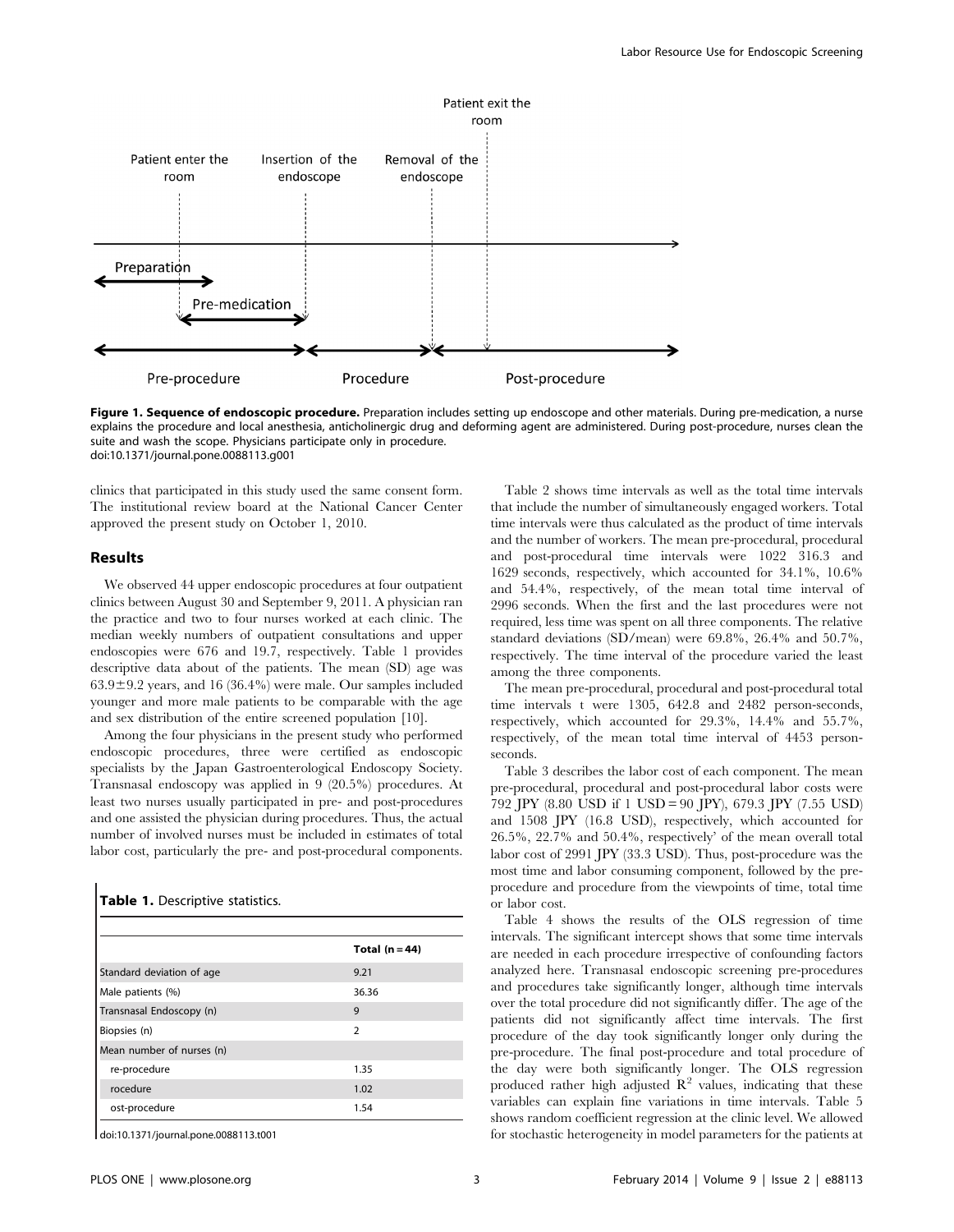#### Table 2. Time intervals of components.

|                | Time Intervals (s)                  |                                                                             | Total time intervals (person-seconds) |                                                                             |  |  |
|----------------|-------------------------------------|-----------------------------------------------------------------------------|---------------------------------------|-----------------------------------------------------------------------------|--|--|
|                | All samples (SD, range)<br>$n = 44$ | <b>Samples without First</b><br>and last of the day (SD,<br>range) $n = 26$ | All samples (SD, range) $n = 44$      | <b>Samples without First and</b><br>last of the day (SD, range)<br>$n = 26$ |  |  |
| Pre-procedure  | 1022                                | 923.2                                                                       | 1305                                  | 1144                                                                        |  |  |
|                | $(713, 140 - 2922)$                 | $(697, 140 - 2922)$                                                         | $(867, 162 - 3002)$                   | $(778, 162 - 2922)$                                                         |  |  |
| Procedure      | 316.3                               | 304.4                                                                       | 642.8                                 | 608.9                                                                       |  |  |
|                | $(83.5, 190 - 535)$                 | $(80.3, 190 - 535)$                                                         | $(193, 380 - 1311)$                   | $(161, 380 - 1070)$                                                         |  |  |
| Post-procedure | 1629                                | 1449                                                                        | 2482                                  | 2066                                                                        |  |  |
|                | $(826, 286 - 3526)$                 | $(673, 287 - 2859)$                                                         | $(1728, 297 - 7052)$                  | $(1351, 317 - 5718)$                                                        |  |  |
| Total          | 2996                                | 2676                                                                        | 4453                                  | 3818                                                                        |  |  |
|                | $(1262, 735 - 6460)$                | $(1179, 735 - 4695)$                                                        | $(2261, 1211 - 10076)$                | $(1929, 1211 - 7489)$                                                       |  |  |

Note: Total time interval is the product of time intervals and number of workers. These intervals reflect number of simultaneously engaged workers and time intervals of each worker.

doi:10.1371/journal.pone.0088113.t002

each clinic, except for age. We adopted this method to determine whether heterogeneity among clinics such as the number of endoscopes, nurses or rooms associated with each procedure would affect the findings shown in Table 4. Although the t values decreased, the results were similar between Tables 4 and 5.

## Discussion

This sampling study investigated the time and labor resources devoted to endoscopic gastric cancer screening in four primary care settings. This method is very helpful for evaluating the activities of physicians and nurses. It has been applied to enhance the efficiency of labor force input from a management perspective and to estimate actual time costs of fundamental information with which to economically evaluate health care [11].

Our main findings are as follows. Firstly, physicians are engaged only in scope intubation and nurses performed all other procedures such as pre-medication preparation and cleaning up. Secondly, procedures during which an endoscope is intubated accounted for about 10% of the time interval of the entire procedure. Thirdly, the post-procedure was the most time and labor consuming component, followed by the pre-procedure and procedure from the viewpoints of total time and labor cost. Fourthly, the pre-procedure and procedure takes significantly longer for transnasal endoscopic screening.

Primary care physicians in Japan are reimbursed under a uniform fee-for-service schedule of public health insurance. Local government contracts with a local medical association using the reimbursement rates for upper endoscopic tests as the benchmark for setting prices. The reimbursement rate for upper-gastrointestinal

|  |  |  |  |  |  | Table 3. Labor cost of components. |
|--|--|--|--|--|--|------------------------------------|
|--|--|--|--|--|--|------------------------------------|

|                | Labor cost (JPY; SD, range) |
|----------------|-----------------------------|
| Pre-procedure  | 792.6 (537, 98.42-1824)     |
| Procedure      | 679.3 (191, 404.3-1195)     |
| Post-procedure | 1508 (1050, 180.4-4284)     |
| Total          | 2991 (1424, 972.2-6519)     |

Note: JPY, Japanese Yen.

doi:10.1371/journal.pone.0088113.t003

endoscopy in the 2010 tariff was 11,400 JPY (127 USD). Therefore, the total labor cost of 2,991 JPY (33.3 USD) accounted for 26.2% of the marginal revenue for this procedure. If a biopsy is performed, 3,000 JPY (33.3 USD) is also reimbursed. The total labor cost is increased by adding the amount of time required to complete the biopsy (143.4 seconds). Thus, the total labor cost of 3,301 JPY (36.7 USD) accounted for 22.9% of the marginal revenue for this procedure. The Japan Medical Association Research Institute reported in 2010 that the labor cost is 52.3% of the total revenue in primary care clinics [12]. Endoscopic gastric cancer screening is a less laborintensive procedure on average.

Nursing is also important in the provision of endoscopic tests. The pre- and post- procedures account for most of the time spent on the entire procedure. The provision of endoscopic services would be more efficient if more than one nurse is involved. However, the shortage of nurses is a social problem in Japan [13]. The procedure, in which physicians are always involved, is the least varied component in terms of time intervals. The actual testing procedure is in fact more standardized than the pre- and post- procedures. This indicates that nurse education and the standardization of nursing activities could offer some room for efficiency improvement. Investment in capital resources to relieve workload could also improve efficiency. Examples are the introduction of automated washing devices for endoscopes during the post-procedure or employing staff to perform such tasks that do not require medical training.

Labor cost is mainly considered in this paper. Other types of cost include consumables such as medicines, syringes and flat sheets, fuel and light, capital items such as endoscopic equipment, and overhead costs such as administration and rent. In general, average capital costs are decreased by the efficient use of capital resources. Harewood et al. [4] suggested several measures to improve turnover in endoscopic suites based on a time-and-motion study. Yong et al. [14] noticed delays in the procedure as an important source of inefficiency. Here, we assessed workflow in primary care settings where other routine medical practices proceed in parallel. To improve the use of capital resources by increasing the number of endoscopic tests might not be feasible if the total number of outpatients is sufficiently high.

This study has several limitations. The representativeness of the data might not be assured in this study, only a few municipalities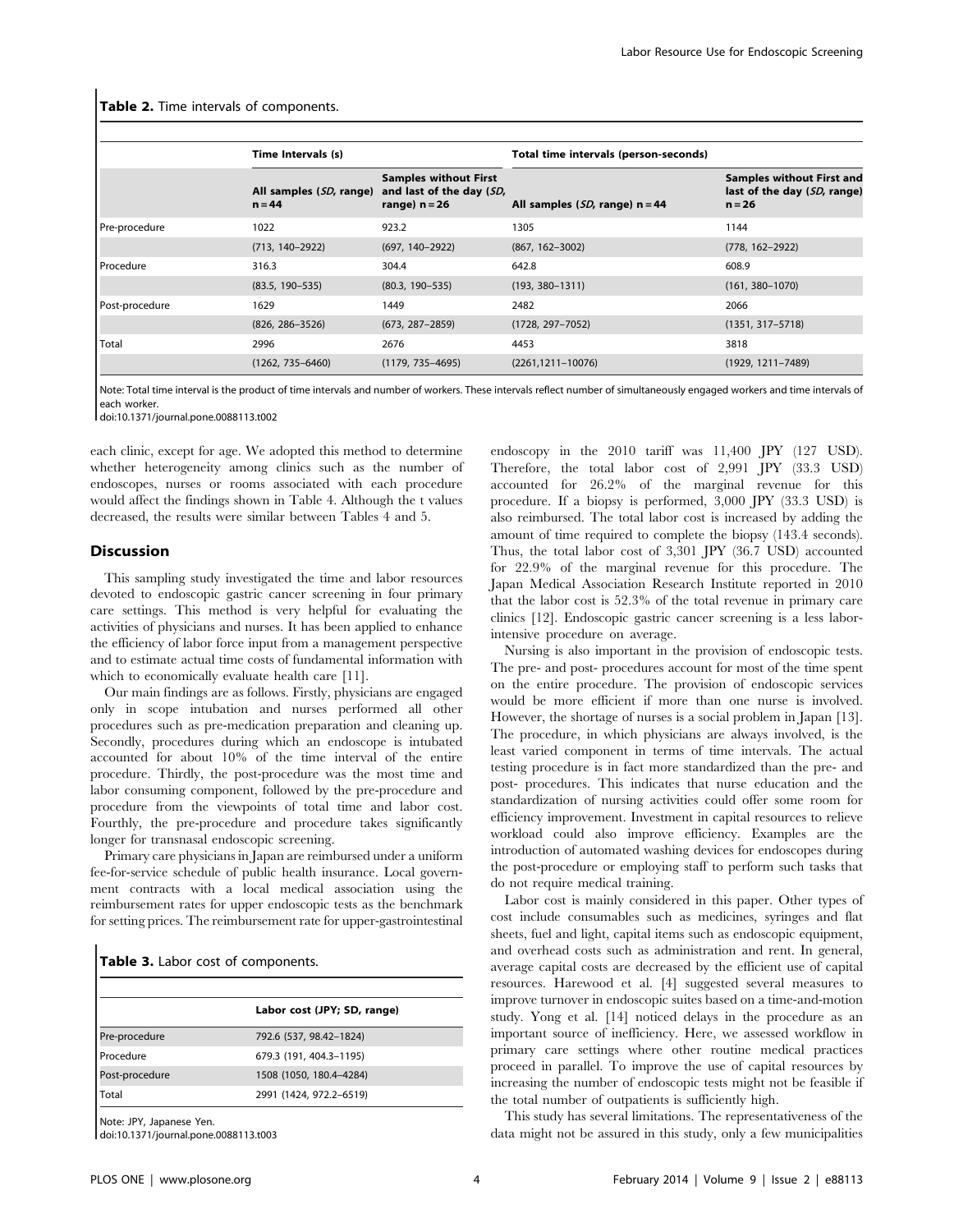|                                               | Pre-procedure      |              | Procedure           |              | Post-procedure       |              | <b>Total procedure</b> |              |
|-----------------------------------------------|--------------------|--------------|---------------------|--------------|----------------------|--------------|------------------------|--------------|
|                                               | <b>Estimate</b>    | t-statistics | <b>Estimate</b>     | t-statistics | <b>Estimate</b>      | t-statistics | <b>Estimate</b>        | t-statistics |
| Variables                                     |                    |              |                     |              |                      |              |                        |              |
| Intercept                                     | 1621.28*           | $-2.47$      | 187.78*             | 2.68         | 1768.49*             | 2.09         | 3278.44                | 2.95         |
| Age                                           | $-7.36$            | $-0.80$      | $2.18*$             | 2.27         | 2.11                 | 0.18         | 1.61                   | 0.11         |
| Transnasal dummy                              | 779.88             | 3.15         | $97.49^{\ddagger}$  | 3.71         | $-71.83$             | $-0.23$      | 857.65*                | 2.16         |
| Biopsies dummy                                |                    |              | $143.40^{\ddagger}$ | 3.82         |                      |              | 1435.60*               | 2.36         |
| Dummy variable: first<br>procedure of the day | 389.90*            | 2.07         |                     |              |                      |              | 163.18                 | 0.54         |
| Dummy variable: last<br>procedure of the day  |                    |              |                     |              | $1261.68^{\ddagger}$ | 5.07         | 842.11*                | 2.43         |
| Adjusted $R^2$                                | 0.5874             |              | 0.6451              |              | 0.4962               |              | 0.6646                 |              |
| F-statistic                                   | $10.73^{\ddagger}$ |              | $13.72^{\ddagger}$  |              | $7.90^{\ddagger}$    |              | $11.16^{\ddagger}$     |              |

Table 4. OLS regression of time intervals.

Note: Regression model included dummy variables of clinics (not reported).

 $*p<.05$ ,

 $\dagger$ p $<$ .01,

 $\texttt{m}$   $<$  001.

doi:10.1371/journal.pone.0088113.t004

support endoscopic cancer screening and we collected data from only four clinics in a specific region. We observed time cost only in endoscopy rooms. Physicians provide detailed explanations about screening procedures and obtain written, informed consent and they can prepare documents in advance because the patients are usually regular. They also complete simple diagnostic reports at their workplace. Another time cost concerns administration of the entire screening program. All diagnoses made by endoscopists are confirmed by other specialists after collecting films and image files. Time costs outside the endoscopy room should be considered when discussing the efficiency of the program overall.

We might not have considered some confounding factors. Our observations were derived from screened individuals who were generally healthy. However, some comorbidities might have impacted the results. For example, difficulties in locomotion might prolong pre- and post-procedures regardless of nursing assistance. Variables associated with the experience of physicians and nurses were not fully considered. Further investigations of larger samples are required.

We did not consider clinical outcomes such as the prevalence of complications and other measures of the quality of care. Short time intervals during endoscopic screening tests do not always guarantee good practice.

We did not consider cancer screening in the hospital setting. If hospitals could deliver this procedure more efficiently, providing this service in the hospital setting would be more effective from the viewpoint of healthcare costs. However, primary care clinics offer the advantage of reducing travel and time costs for patients. The institutions that could deliver endoscopic cancer screening programs would depend on the distribution of functions between hospitals and clinics. If regional hospitals must concentrate on high-level care, labor costs could be saved by leaving screening services to primary care clinics.

## Table 5. Multilevel regression of time intervals.

|                                            | Pre-procedure   |              | Procedure              |              | Post-procedure       |              | <b>Total procedure</b> |              |
|--------------------------------------------|-----------------|--------------|------------------------|--------------|----------------------|--------------|------------------------|--------------|
|                                            | <b>Estimate</b> | t-statistics | <b>Estimate</b>        | t-statistics | <b>Estimate</b>      | t-statistics | <b>Estimate</b>        | t-statistics |
| Variables                                  |                 |              |                        |              |                      |              |                        |              |
| Intercept                                  | 940.85          | 1.66         | $288.97^{\ddagger}$    | 3.13         | 2208.34 <sup>‡</sup> | 3.45         | 2046.01 <sup>‡</sup>   | 3.18         |
| Age                                        | $-2.83$         | $-0.31$      | $-0.03$                | $-0.02$      | $-13.55$             | $-1.43$      | 6.77                   | 0.66         |
| Transnasal dummy                           | 729.26          | 2.10         | $122.56^{\frac{5}{3}}$ | 8.01         | 76.38                | 0.35         | 1027.96 <sup>\$</sup>  | 5.01         |
| <b>Biopsies dummy</b>                      |                 |              | $168.44^{\dagger}$     | 2.25         |                      |              | 779.43                 | 1.03         |
| Dummy variable: first procedure of the day | 244.7           | 1.38         |                        |              |                      |              | 206.9                  | 0.90         |
| Dummy variable: last procedure of the day  |                 |              |                        |              | $1159.30^{\ddagger}$ | 3.05         | 779.43*                | 1.80         |
| <b>AIC</b>                                 | 632.79          |              | 463.03                 |              | 662.14               |              |                        |              |

Note:

 $*p<.1$ ,  $^\dagger$ p $<$ .05,

 $\boldsymbol{\mathsf{p}}$ -.01,

 $\rm\acute{s}_{D}$  < 001.

doi:10.1371/journal.pone.0088113.t005